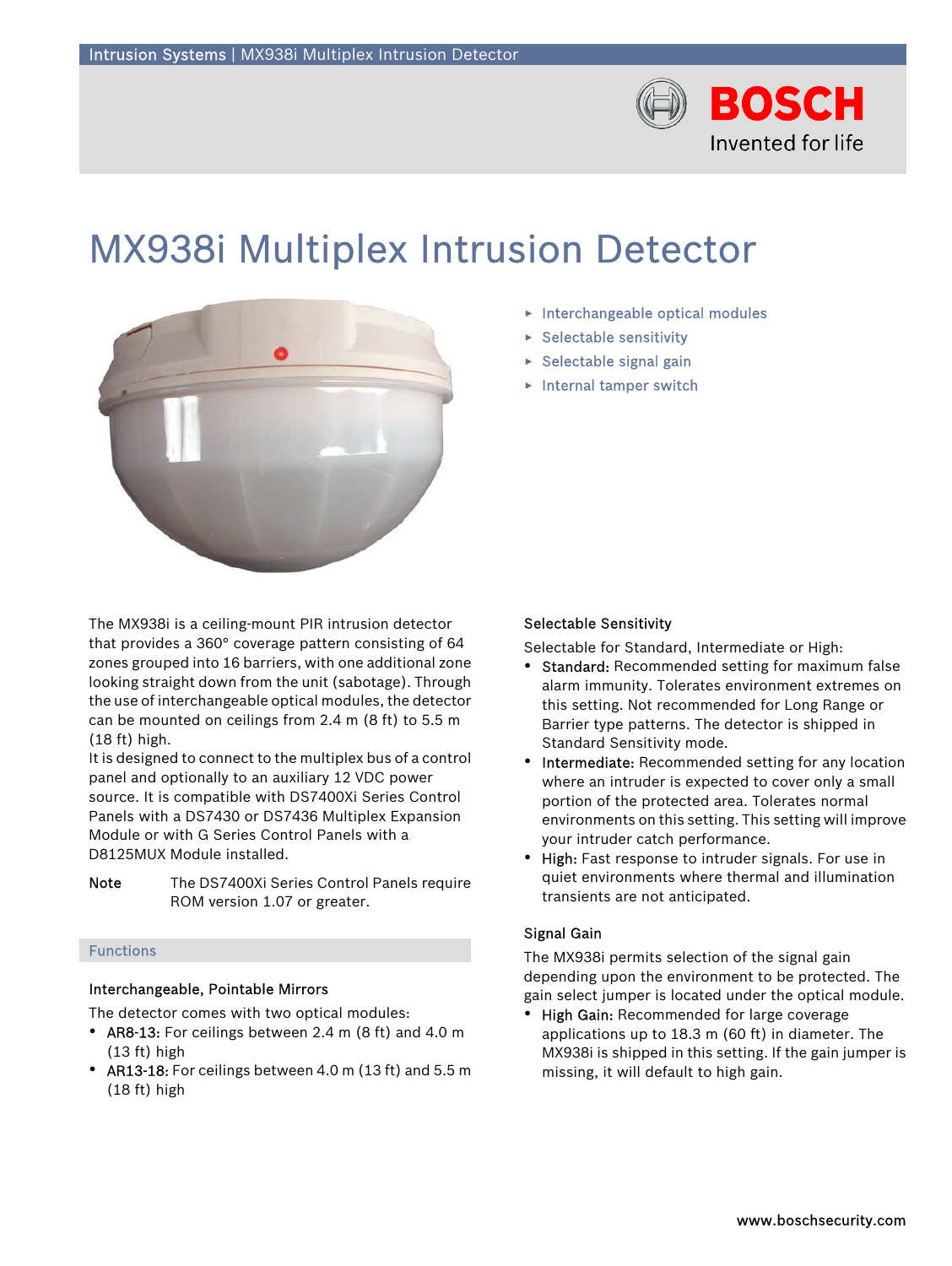- Low Gain: Recommended for applications where the area to be covered is 12.2 m (40 ft) or less in diameter and for applications where the HIGH signal gain setting may be too sensitive for environmental extremes.
- Note Setting the MX938i for the LOW signal gain setting reduces the coverage area to 12.2 m (40 ft) in diameter.

# Internal Tamper Switch

The internal tamper switch sends a signal to the panel's multiplex bus for display at the keypads when the detector's cover is removed.

## Certifications and Approvals

| UL Standards | UL639. Intrusion-Detection Units |
|--------------|----------------------------------|
| Approvals    | €                                |

## Installation/Configuration Notes



*Top View 360° x 18.3 m (60 ft) Diameter*



*AR8-13 Side View The following side views show a cross section of two opposite zones.*



*AR13-18 Side View The following side views show a cross section of two opposite zones.*

## Coverage Information

The recommended mounting height range is 2.4 m (8 ft) to 5.5 m (18 ft). The pattern consists of 64 zones grouped into 16 barriers, with one additional zone looking straight down from the unit (sabotage). Each barrier is 9.2 m (30 ft) long and 1.3 m (4.4 ft) wide at 9.2 m (30 ft).

There is a choice of two optical modules depending on ceiling height. These choices provide 360° by 18.3 m (60 ft) diameter coverage when mounted on 2.4 m (8 ft) to 5.5 m (18 ft) high ceilings.

# Wiring Considerations

Do not use shielded cable. Use wire that is no smaller than 0.8 mm (22 AWG) to connect the detector to the control panel.